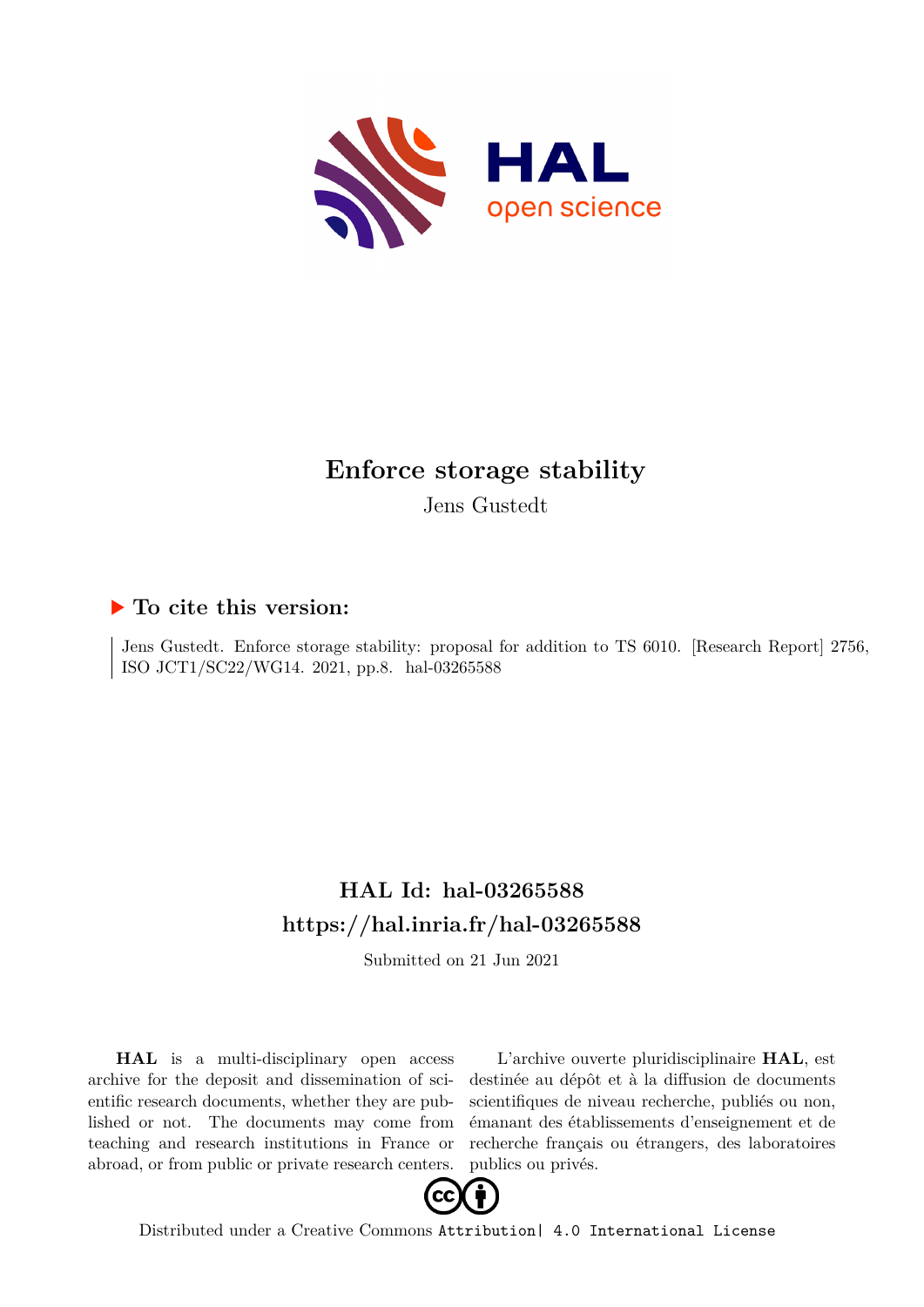June 7, 2021

### Enforce storage stability proposal for addition to TS 6010

Jens Gustedt INRIA and ICube, Université de Strasbourg, France

### 1. INTRODUCTION

Unfortunately, there are many different interpretations of the C standard to explain behavior (or not) of uninitialized objects. In particular, it is debated endlessly where and when reading of such objects or acting on the resulting values has undefined behavior or where it leads to unspecified results or unspecified control flow. It seems that some optimizing compilers rely on some of these interpretations, but not always consistently, and serious bugs occur with user code because of implicit expectations how specific kinds of uninitialized objects or bytes will be treated.

Many of the widely implemented interpretations don't seem sound, and no such interpretation that would be sound and cover enough grounds to be acceptable for wide parts of the C community is yet available. Therefore one of the goals of the Memory Object Model Study Group of WG14 is to move towards such a wide-spread understanding and provide an acceptable model in TS 6010 in addition to the provenance model that is already provided by it.

This paper presents a relatively conservative vision of what such a model could be and stems largely from a common understanding of C's handling of "memory" which we refer to as "Concrete Memory Model". It can be based on a context-free reading of 6.2.6, Representations of types:

Except for bit-fields, objects are composed of contiguous sequences of one or more bytes, the number, order, and encoding of which are either explicitly specified or implementation-defined.

That is a model where objects and their byte representation are completely identified, where all representation bytes initially have a fixed but arbitrarily chosen value, and where these representation-bytes-that-are-the-objects are the only state on which the abstract machine acts.

#### 2. LIMITS AND EXPECTATIONS FOR THE CONCRETE MEMORY MODEL

For two main reasons the Concrete Memory Model is not appropriate for modern C, and both have to do with uninitialized objects of automatic storage duration that stem from definitions without initializer, and where the user code misses to issue a first assignment of a value for the first use. These situations have clear type semantics: because there is a definition the effective type of the object can always be assumed to be the declared type. Also, the objects in questions and their underlying storage instances generally have a small size, because large definitions have to be avoided for stackoverflow problems, anyhow.

The first reason that the Concrete Memory Model is not satisfactory is that modern compilers enable certain optimizations for objects they know to be uninitialized; the slack provided by the lack of defined behavior seems to be important for an efficient reordering of the execution in the abstract machine according to the as-if rule.

But we think that another misfeature of the Concrete Memory Model is more important, namely that in most cases

the explicit use of uninitialized objects is a bug,

© 2021 by the author(s). Distributed under a Creative Commons Attribution 4.0 International License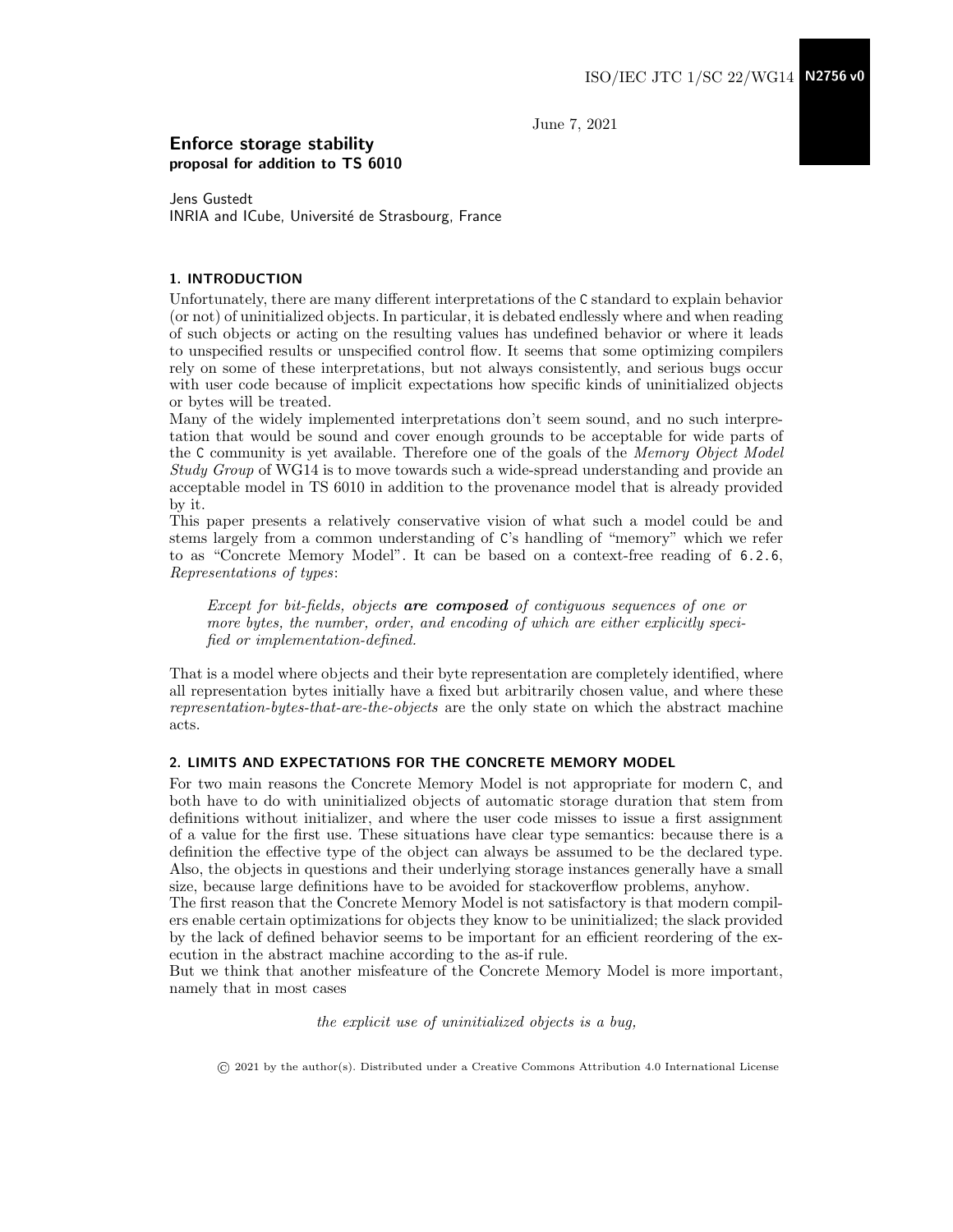and that compilers should have the latitude to react to such bugs at compile time (by not producing an executable) or at run time (by aborting or giving diagnostics). Compiling such erroneous programs to faulty executables and to eventually push a misinterpretation of uninitialized objects down the chain of the control flow is just disastrous in many cases. Consider the two functions f and g:

```
\frac{1}{2} void f (void) \left\{\begin{array}{c} 1 \\ 2 \end{array}\right\}2 unsigned char x;<br>3 // undefined bec
         1/ undefined because the address of x is never taken
 4 return x;
 5 \vert \}6 v o i d g ( v o i d ) {
 \begin{array}{c|c} 7 & \text{unsigned char } \times [1]; \\ 8 & \text{// defined because} \end{array}// defined because the address of x is taken?
 9 return x [0];10 |}
```
For us, both present the same erroneous control flow, and we think that whenever a compiler is able to detect them, it should at least provide a diagnostic, and if possible not produce an executable. With the current standard, compilers may choke on f but produce an executable for g. With our proposal, both functions could be treated equally by a compiler and compilation could be aborted.

#### 2.1. Small storage instances

There are some usages of uninitialized representations for which users have a reasonable expectation to "just work". Two of these seem essential to us in the current C habitat, namely:

- (1) Structure or union types that are only partially initialized must be copyable, in particular when used as function arguments.
- (2) It should be possible to use padding bytes transparently in copying, comparison, serialization or hashing of structure or union types.

The first is morally supported by the current text of the standard that guarantees that the presentation of a structure or union type will never be, as a whole, a trap representation. Then, object definitions with scalar type or atomic type do not have partial initialization (other than writing to the representation bytes, see below) nor padding bytes, and so their representation can in general be assumed to either be completely initialized (every byte has a known value) or to be uninitialized (no byte has a known value).

The places where programs assemble representations of scalar values by storing bytes should be rare, and we expect them to know what they are doing. The model presented here happens to guarantee a stable value is represented in cases where a subset of bytes remains uninitialized. But this is just a marginal property of the model, and not in the center of our attention.

So the problems that may arise when deceiving these expectations to use the full representation of an object usually concern small to medium sized storage instances that are known to have a structure or union type.

#### 2.2. Type punning

There is a substantial number of C programs that re-interpret types of objects or representation arrays for various reasons. Mostly these are not to assemble specific byte values to wider types (such as composing a floating point value from their components) but they use a temporary reinterpretation of consecutive representations as arrays with the goal to accelerate computations (*e.g* as with vector operations) or data movement.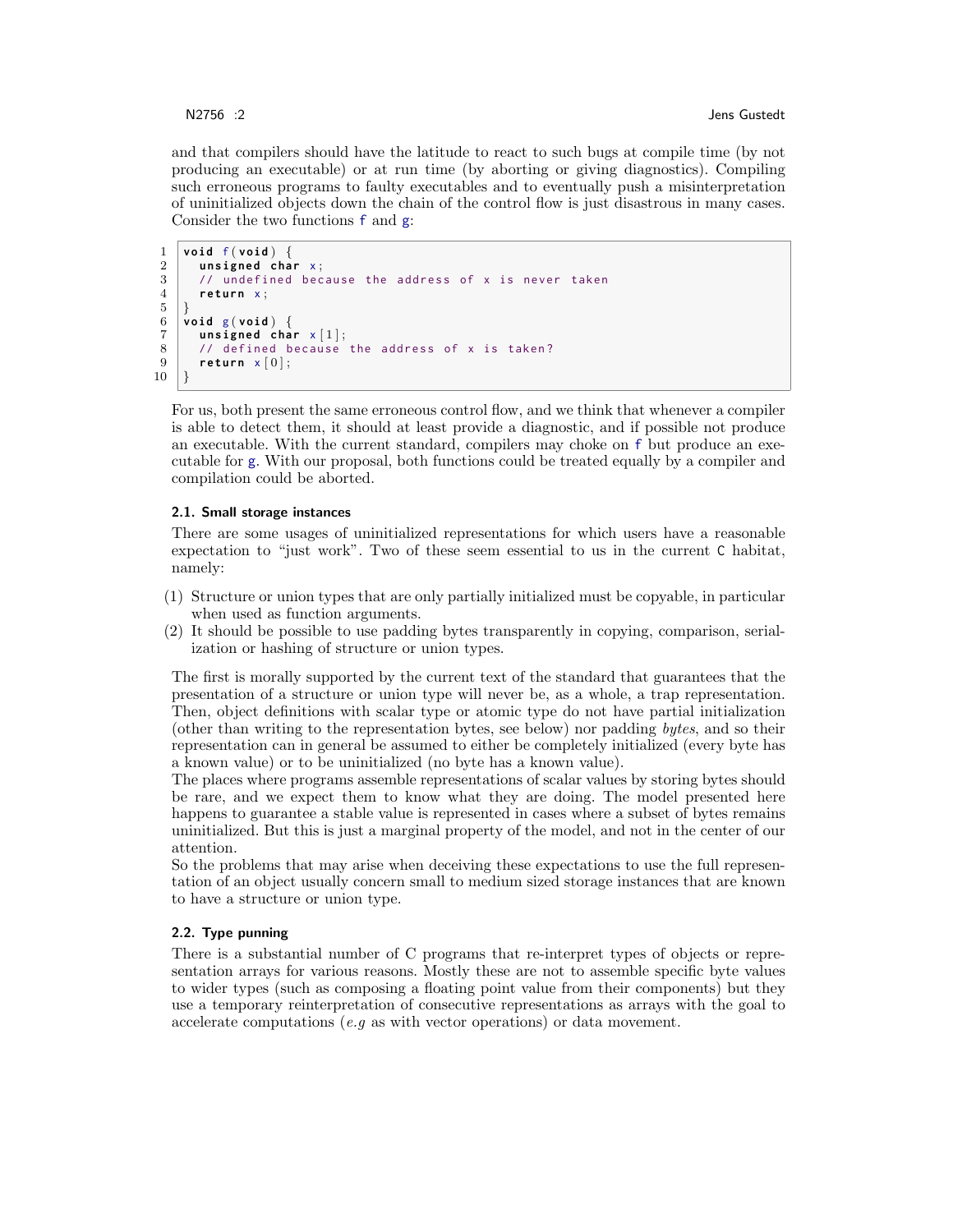#### Enforce storage stability N2756 :3

The underlying questions about type (the "effective type rule") are difficult and are not in the focus of this paper. But we should provide a "no-bad-surprise-guarantee" for legitimate type reinterpretation  $(e.g.)$  by union type punning).

- (1) Provided that the alignment is feasible and that the wider type has no trap representation, it should be possible to access byte patterns as lvalues of a wider type.
- (2) A storage instance that consists of n correctly aligned consecutive elements that have the same representation as type  $\top$  can be accessed as an array of type  $\top$ [n].

For example, there are valid situations where four consecutive values of type **uint8\_t** that are sufficiently aligned can be accessed as a **uint32\_t** if these types exist on the platform. The concrete value may depend on particular properties of the implementation (endianess) but once the byte values are writen, the interpretation as **uint32\_t** should be stable. Similarly, it should be possible to access complex values as two-element arrays of real values and vice versa.

#### 2.3. Large storage instances

At the other end of the spectrum are large storage instances. If they have static or thread storage duration, they are either explicitly or implicitly initialized. So the main concern that is left for our model are such storage instances of

— automatic storage duration, in particular that stem from VLA, and

— allocated storage duration, mostly large chunks of memory that are allocated through **malloc** or similar library functions.

Here, C intentionally does not provide default initialization features because they are considered to have non-negligible run time cost. Programmers usually are aware that it is their responsibility that such objects or storage instances are consistently initialized.

Another common property of large allocations is that modern architectures do not assemble them once and for all (which would more-or-less be consistent with the Concrete Memory Model) but that they provide them on a memory page base when need arises.

So generally programmers should be aware that large storage instances do not fit into the Concrete Memory Model and need some special treatment.

#### 3. MODELING PRINCIPLES

We try to hold on to the modeling principles that are described in the following. The extend to which they can (or even should) be guaranteed are certainly a matter of debate.

The first principle is currently only expressed implicitly in several places. First is is guaranteed that objects do not change value unless a value is stored to them, and then, more generally, there a visibility property for side effects (which also could be IO, for example) between different threads. We think it only makes sense that such properties should also hold for side effects that are sequenced within the same thread.

PRINCIPLE 1 (OBSERVATION STABILITY). Every observable change to the abstract state shall be either induced by a store operation, by an IO operation or other external events.

Here, a store operations to the state of the abstract machine may be an assignment to an lvalue or a call to **memcpy**, **atomic\_store**, **fread**, **scanf**, or a similar operation that stores into representation bytes; IO operations are all C library functions in the  $\leq$ stdio.h> header; external events are for example real time clock progress or value changes on **volatile** qualified device memory. Also some signals may be raised as the result of an external event, for example when an IO condition is met or a timer has expired; other signals such as **SIGFPE** are the result of an internal event of the execution that are deterministically reproducible. The second principle, is clearly addressed in the standard for writes to sub-objects that are not bit-fields and that have at least the granularity of a storage unit, that is that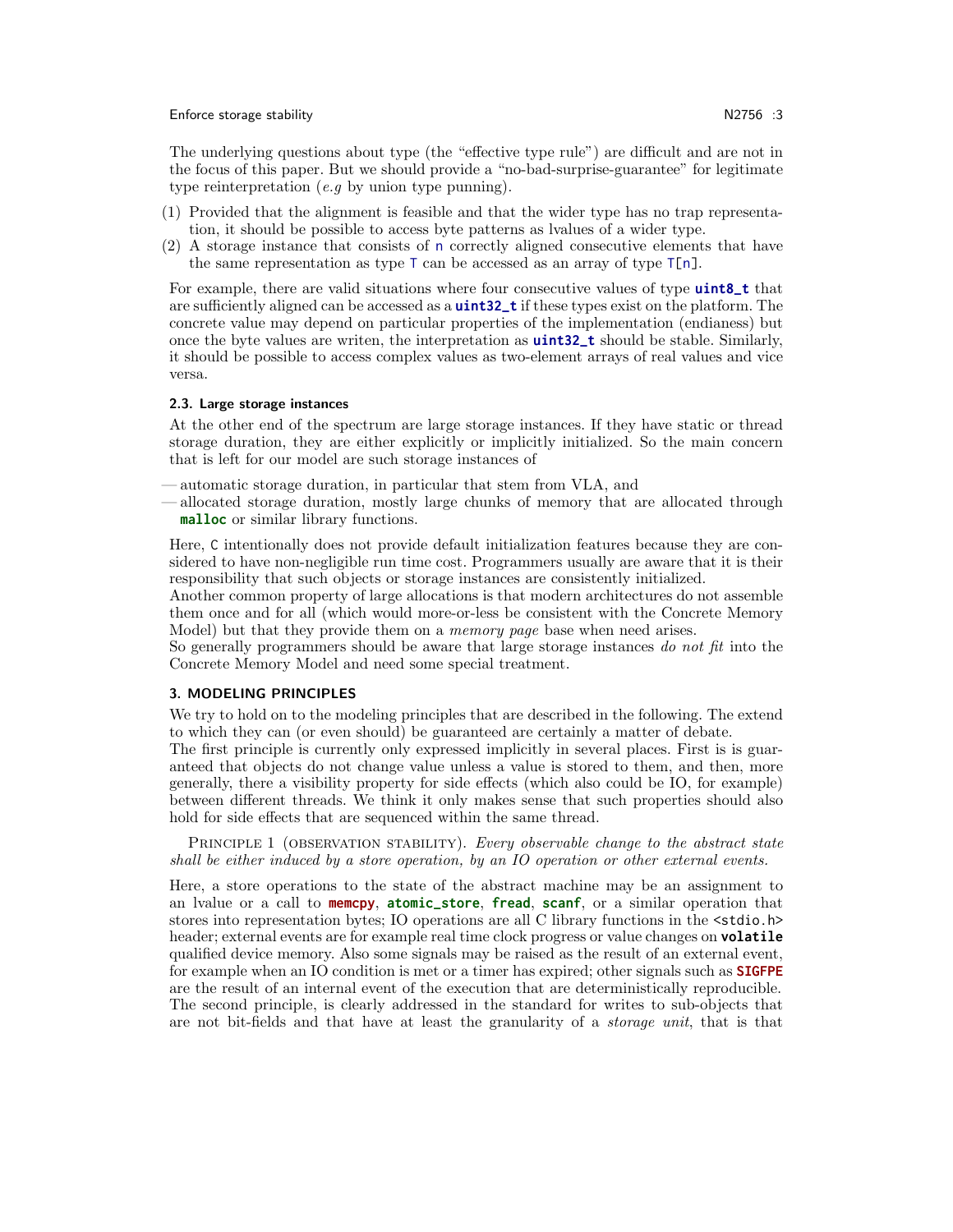correspond to an element of a scalar type. Here it is guaranteed that such writes will not affect neighboring storage units, unless they are padding bytes of the underlying structure or union.

This exception for padding is motivated by the possibility that on a given platform it might be more efficient to write a wider word than the object itself. The only important property such that other parts of the program don't get confused about the value is that the additional bytes are not otherwise used by the structure. The possibility to change padding is currently not limited to adjacent bytes, any padding byte of a structure or union object could be modified by a store operation to any member. Therefore, the following principle only claims a property for entire storage instances.

PRINCIPLE 2 (MODIFICATION LOCALITY). A store operation shall have no observable effect to storage outside the storage instance that is operand to the operation.

As a consequence of these two principles, in general an lvalue conversion or a read operation through **memcpy**, **atomic\_load**, **fwrite** or **printf** is not considered a store operation and must not have an effect to the read-from storage instance.

Note the difference in formulation compared to Principle 1. Here, it is only claimed that there should be no effect to storage, other parts of the abstract machine that are not modeled as user accessible storage instances could well be affected. For example a store operation could exhaust some resource and thereby change the behavior of the abstract machine.

It is claimed that the knowledge about the fact that some object is uninitialized can be used to optimize control flow in a way that significantly improves performance of some programs. The changes that we are proposing may not be consistent with such an approach to optimization because it will impose that certain of these control flows (if the object is a subobject of a byte-initialized object) become in fact reachable. Therefore we assume the following principle.

PRINCIPLE 3 (IMPLICIT REACHABILITY). A path in the control flow that can only be reached if a preceding operation has undefined behavior shall not be skipped unless the program explicitly tags it as unreachable.

Currently the only tools to indicate non-reachability are extensions, such as platform specific attributes or builtins, or explicitly issuing undefined operations. In the following we suppose that a function **unreachable** would be added to C as it already has been proposed to  $C++$ , see [https://wg21.link/p0627.](https://wg21.link/p0627)

**void unreachable (char const**\* message); // message optional

If a call to this pseudo-function is hit during execution, the behavior is undefined, and the intent is that the compiler may optimize the code aggressively under the assumption that this will not happen. Observe that there is currently no tool that would allow to specify general input restrictions for function interfaces besides array sizes. Such tools (**unreachable**, **attest** and **testify**) will be proposed in a separate paper [\(N2757\)](http://www.open-std.org/jtc1/sc22/wg14/www/docs/n2757.pdf), but for this paper here it is important to have in mind that we suppose that the expectation that a particular control flow cannot be reached can easily be expressed.

The principles introduced so far talk about storage in general, not necessarily addressable storage. So they also hold for objects that are never accessed through their representation, e.g that have **register** storage class. The next and final principle claims operational stability for accesses through the representation.

Principle 4 (storage stability). Consecutive valid calls to **memcpy** and **memcmp** without intermediate store shall be consistent.

This principle is meant to give guarantees for the following type of code: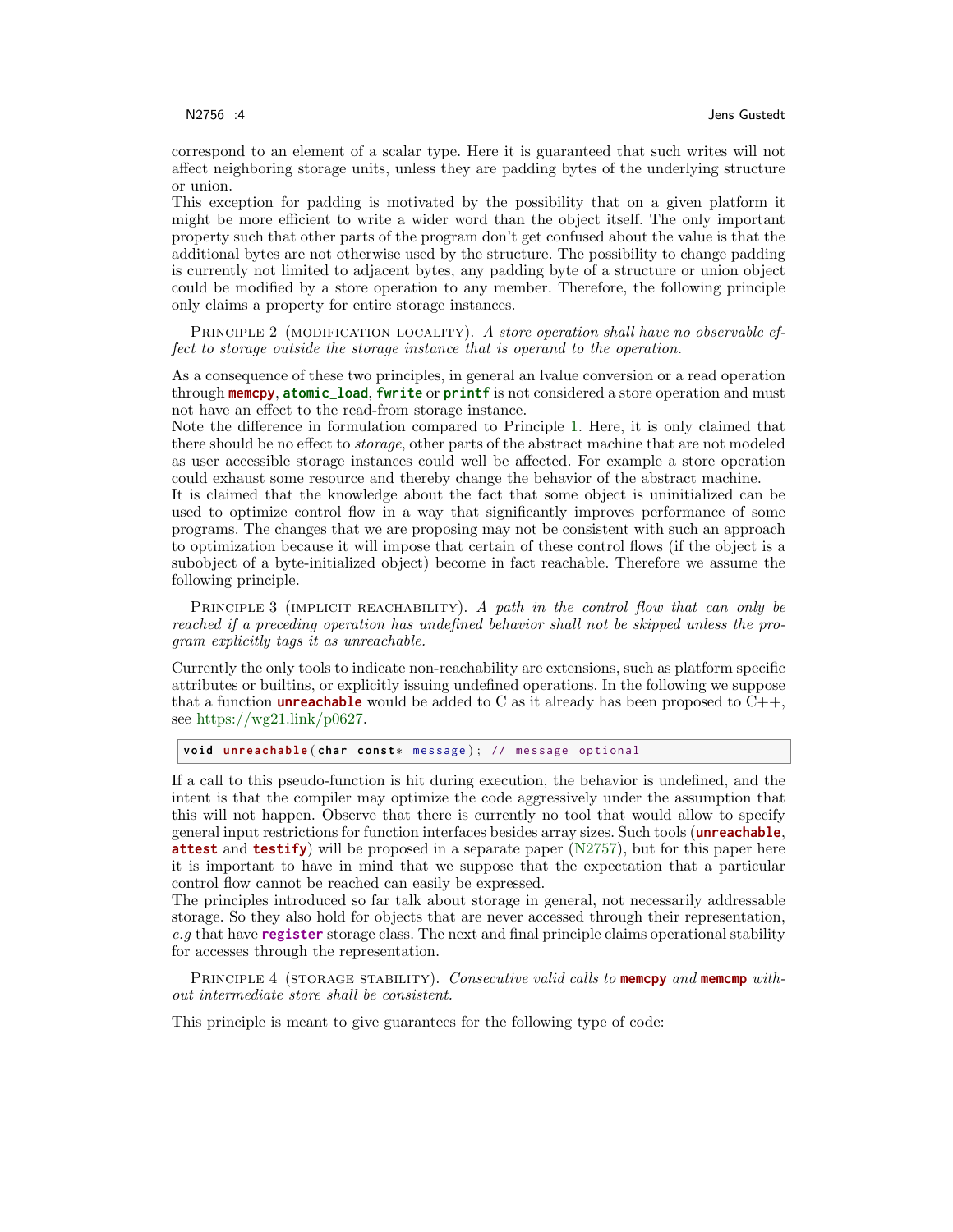```
1 | Type Big0 = \{ some_thing, };
\begin{array}{c|c} 2 & \text{Type } Big1\text{;}\\ 3 & \dots & \text{in } a\text{ g} \end{array}\ldots in a galaxy far, far away \ldots4 unsigned char const*restrict source = \&Big0;
5 unsigned char*restrict target = &Big1;<br>6 ... in yet another galaxy ...
        ... in yet another galaxy ..
7 memcpy (target, source, sizeof (Type));<br>8 if (memcmp(target, source, sizeof (Typ
8 if (memcmp(target, source, sizeof(Type))) {<br>9 unreachable():
           unreachable ();
```

```
10
```
That is a **memcmp** operation that follows a **memcpy** (without another intermediate store operation) to the same storage instances should return  $\theta$  to indicate that the contents of the representation bytes is the same. As indicated by the call to **unreachable** the whole call to **memcmp** could then even be optimized away.

This principle also extends to atomic objects. Most atomic operations have one operand which is atomic and another which is only considered as a value. For these, Principle 1 gives enough guarantees. But **atomic\_compare\_exchange\_strong** operations (and similar) need more. They operate on three different entities, the atomic, a desired value, and a separate non-atomic object who's representation is used as input for the operation (for an expected value) and as an output for the operation (for the previous value of the atomic).

The semantic of such an operation is that of a **memcmp** and **memcpy** that are fused together in one single operation. That means in particular that two consecutive **atomic\_compare\_exchange\_strong** have the semantics of an **memcpy** operation with the representation of expected as a target and a **memcmp** with the same representation as a source. As a consequence we have that two consecutive valid calls to **atomic\_compare\_exchange\_strong** without other intermediate visible store to the atomic and non-atomic objects involved have to be consistent.

The structure of code that this guarantees can be seen in the following.

```
1 _Atomic (C) precious; // some previous concrete value assumed<br>2 C desired: // some previous concrete value assumed
       C desired; \frac{1}{2} // some previous concrete value assumed
\begin{array}{c|c} 3 & C \text{ expected} = \{ 0 \} ; \ \hline 4 & \text{if } (!atomic\_compare) \end{array}if ( ! atomic_compare_exchange_strong (&precious, &expected, desired)
5 | \&\& !atomic_compare_exchange_strong(\&precious, \&expected, desired)) {
6 puts ("another_thread_is_disturbing_us");
7 } e l s e {
8 p u t s ( " we ␣ m a n a g e d ␣ to ␣ r e c o v e r ␣ t h e ␣ p r e c i o u s ␣ r e p r e s e n t a t i o n " ) ;
9 }
```
That is, if the first compare-exchange operation writes into expected as-if by **memcpy**, the **memcmp**-alike comparison that is performed by the second should be consistent.

Contrary to the above, this does not mean that the comparison part of the second compare exchange operation can be omitted; in a multi-threaded program the value of precious could change between the two calls. Note also that for a type C that has padding bits or bytes, the above cannot be condensed into a single **atomic\_exchange** operation. Storing the return of such an operation would only reconstitute the original value that was stored in precious, not necessarily its representation.

#### 4. IMPACT

For application code that properly initializes all objects that are subsequently accessed, the intent is that the semantics should be exactly the same as without the changes. If the application has hypothetical control flow with lvalue conversions of uninitialized objects but where the underlying storage instances are stable, less optimization opportunities may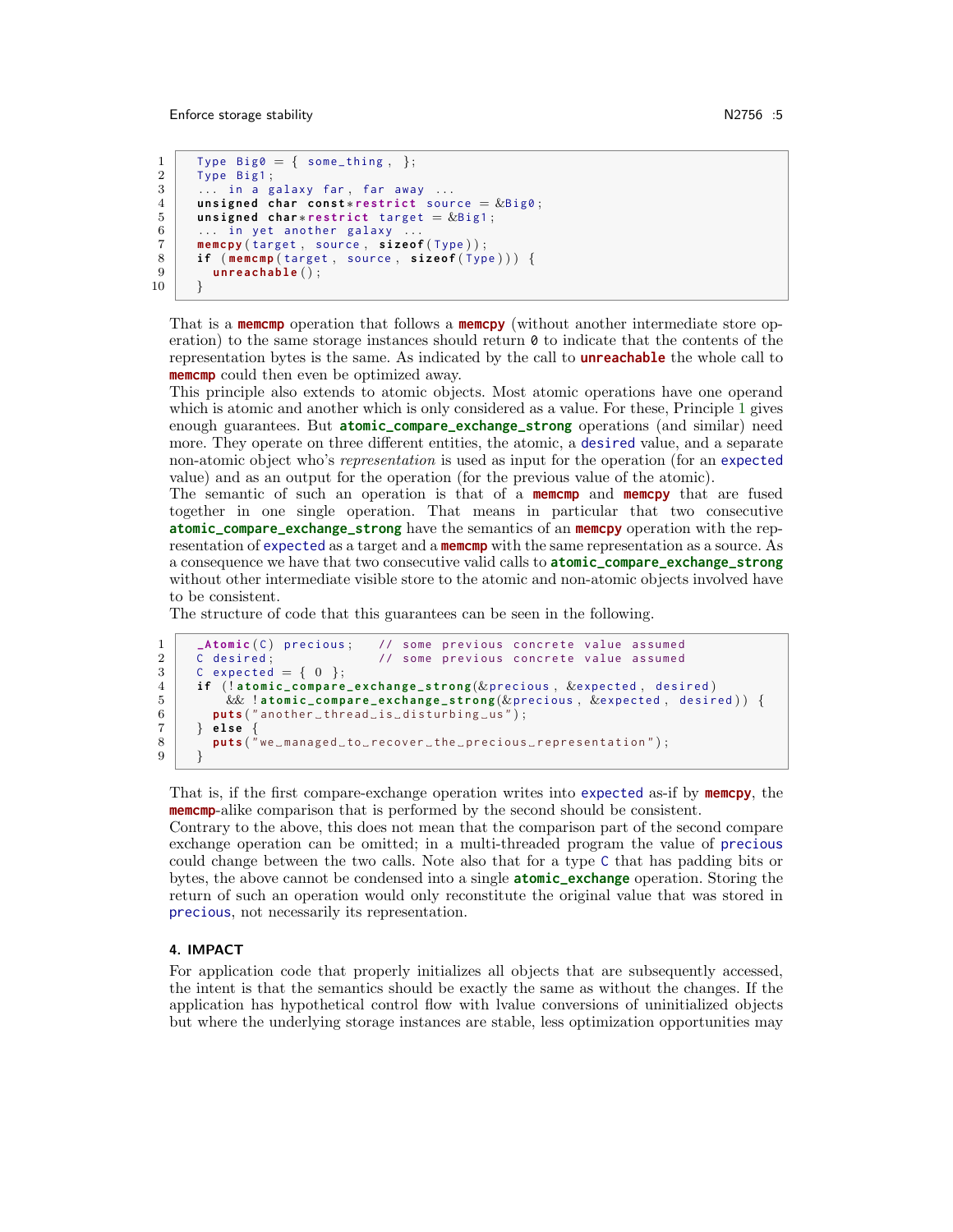be presented by the compiler. To avoid a possible impact on the performance, such control flow paths should explicitly be marked as unreachable.

Implementations with aggressive optimization that explicitly or implicitly use the fact that certain objects or representation bytes are uninitialized but ignore that they are part of larger objects that have been byte-initialized, may produce executables that are not conforming to this specification. Currently we are aware that this concerns most versions of the LLVM/clang compiler suite, but problems arising from this seem to have been addressed recently or at least substantially reduced in impact.

#### 5. PROPOSED CHANGES

At first, we have to replace the current handwaving that determines if an object is initialized or not by a definition. We propose to use the term "value-initialized" for a situation where all subobjects that compose the object have received a value that is consistent with (or determines) the effective type. In contrast to that, "byte-initialized" is a situation where we assume that parts of the object have been written to and that subsequent lvalue conversions assemble a value from the representation.

CHANGE 1. Add a new paragraph to  $6.2.6$  after  $p7$ :

An object is *value-initialized* if any of the following holds:

- It stems from an object definition with an explicit or implicit initializer.
- It is a function parameter or a value capture.
- —It is not an array type and a pointer to it has been argument to a call of one of the library functions that store into their pointed-to parameter. FNT0)
- —It (or an object that contains it) has been the target of an assignment operation.
- —It has an aggregate type and all its elements or members have been value-initialized.

It is *byte-initialized* if it is not atomic and if any of the following holds:

- Its storage instance is allocated with the **calloc** library function.
- It has scalar, structure or union type and at least one representation byte has a stored value.
- —It has structure or union type and at least one of its members has been value-initialized.
- It is a member of a byte-initialized structure or union.
- —It is the representation byte of a value-initialized or byte-initialized object.

An object is *initialized* if it is value-initialized or byte-initialized, otherwise it is uninitialized.

FNT0) Such library functions are for example atomic init, atomic store, ✿✿✿✿✿✿✿✿✿✿✿✿✿✿✿✿ **atomic\_exchange**, ✿✿✿✿✿✿✿✿✿✿ **cnd\_init**,✿✿✿✿✿✿✿✿✿✿✿ **fegetenv**,✿✿✿✿✿✿✿✿✿✿✿✿✿✿✿✿✿✿ **fegetexceptflag**,✿✿✿✿✿✿✿✿✿✿✿✿✿✿✿ **feholdexcept**,  $\Delta$ lthough this property does not hold for general array objects, it still holds for **mtx\_init**, ✿✿✿✿✿✿✿ **setjmp**, ✿✿✿✿✿✿✿✿✿ **strftime**, ✿✿✿✿✿✿✿✿✿✿✿✿ **thrd\_create**, ✿✿✿✿✿✿✿✿✿✿✿✿✿ **timespec\_get**, ✿✿✿✿✿ **time**, ✿✿✿✿ and ✿✿✿✿✿✿✿✿✿✿✿ **tss\_create**. ✿✿✿ the first element of such an array (such as the first character in a string) if that is the target of the store operation. Thus with the following it then also holds for one-element arrays.

Observe, that according to that definition an array object as a whole that is not a member of a structure can only be considered initialized if a store operation has been issued to all its elements.

Change 2. Add a new footnote to the end of 6.2.6 p8: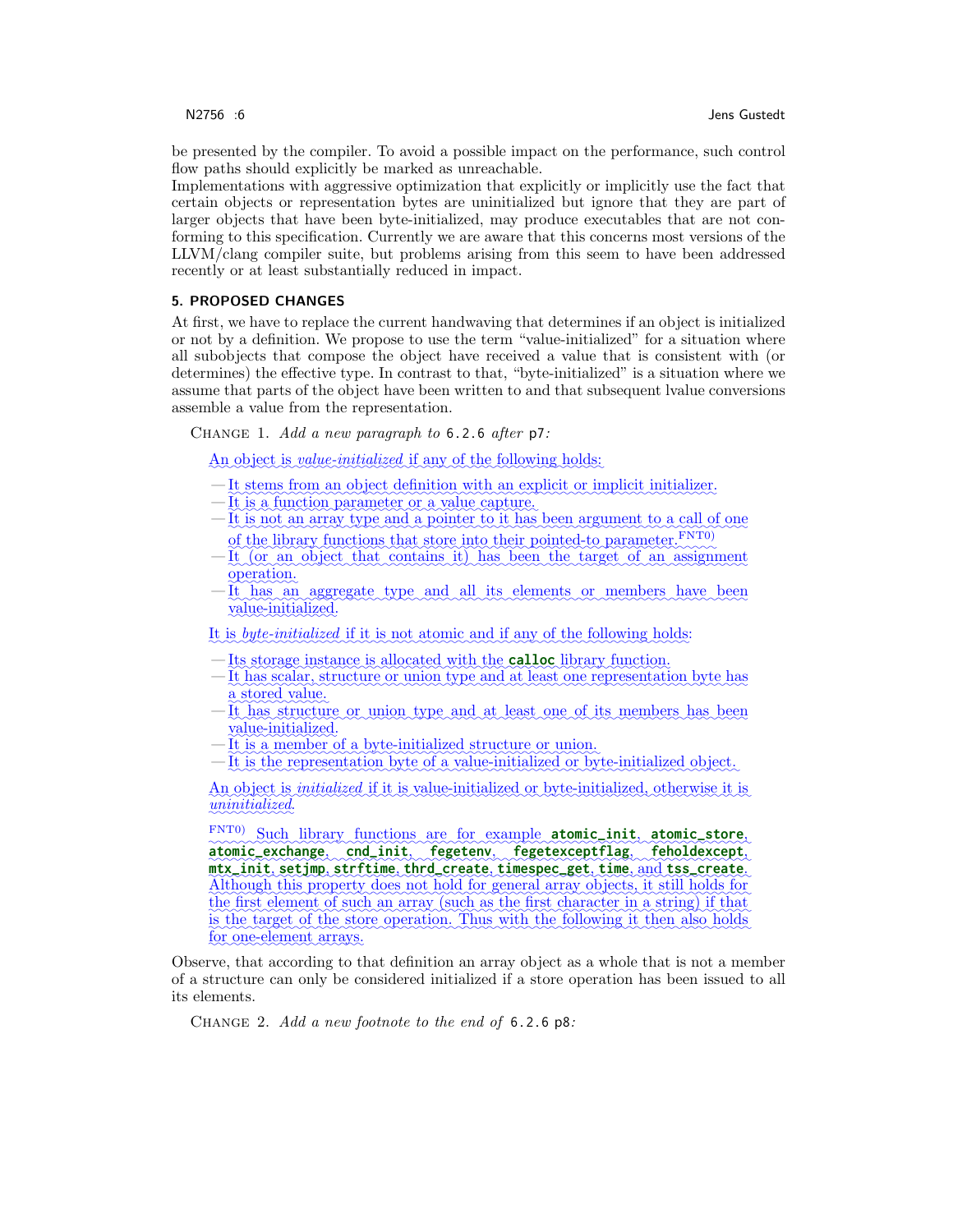#### Enforce storage stability N2756 :7

FNT1) An object that is value-initialized and such that no representation byte has been overwritten by a byte-store operation or by an assignment to a different union member, does not have a trap representation. An object that is only ✿✿✿✿✿✿✿✿✿✿✿✿✿ byte-initialized or for which a representation byte has been overwritten as indicated, possibly admits a trap representation only if the type of the object has such representations.

Next, we propose de new term *stable storage instance* to describe storage instances for which the user may assume that they behave well, that is where a read operation (as such) always has defined behavior.

CHANGE 3. In 6.2.4, define the term "stable storage instance":

A storage instance observably represents a stable value for a given thread of ✿✿✿✿✿✿✿✿ execution (or is *stable* for short) if at least one of the following conditions holds and the corresponding effects of all store operations are visible for the thread:

- (1) As a whole it represents an object that has been initialized, see 6.2.6.
- (2) If at least one representation byte has been initialized  $F<sup>NT2</sup>$  and the macro \_\_STDC\_STORAGE\_GRANULARITY\_\_
	- is undefined or expands to zero, or,
	- is strictly positive and the size of the storage instance is smaller or equal.

FNT2) This includes a possible initialization of the initial segment of an allocation as it is performed by a call to the **realloc** library function.

Here (2) tries to model the fact that some architectures handle allocations that are smaller than a given size (the page size) differently than large allocations consisting of multiple pages. On such platforms, accessing a previously unallocated page might for example trigger a signal which could be observable by the application, and which would per default allocate the missing page. Such a signal would then not be reproduced for a second access to the same page. Thus, such an access would constitute an observable effect on the state of the abstract machine (the behavior changes after the first access) and that would be in violation of Principle 1.

The proposal is that implementations define a constant \_\_STDC\_STORAGE\_GRANULARITY\_\_ that defines that threshold, or if undefined or set to  $\theta$  indicates that allocations of any size that have witnessed at least one store operation can be assumed to be stable.

Change 4. Add to 6.10.8.1 (Conditional feature macros)

such that any strong strong minimum size such that any storage instance with size or less that has an initialized representation byte is stable, or if undefined or zero indicating that there is no such size restriction.

Then, we have to specify exactly what we can expect from such stable storage instances.

CHANGE 5. In 6.2.4, enforce stability of stable storage instances:

As long as a stable storage instance is not the target of any further write operation, all read operations of a given lyalue that is represented by the storage www.management.com instance result in the same value<sup>FNT3</sup>) and reads to different lyalues that have overlapping representations by the storage instance result in consistent values.

FNT3) This property not withstanding, an lyalue conversion is undefined if the representation is a trap representation for the type of the lyalue or if the type is a pointer type and the represented pointer value does not correspond to the address of a valid storage instance.